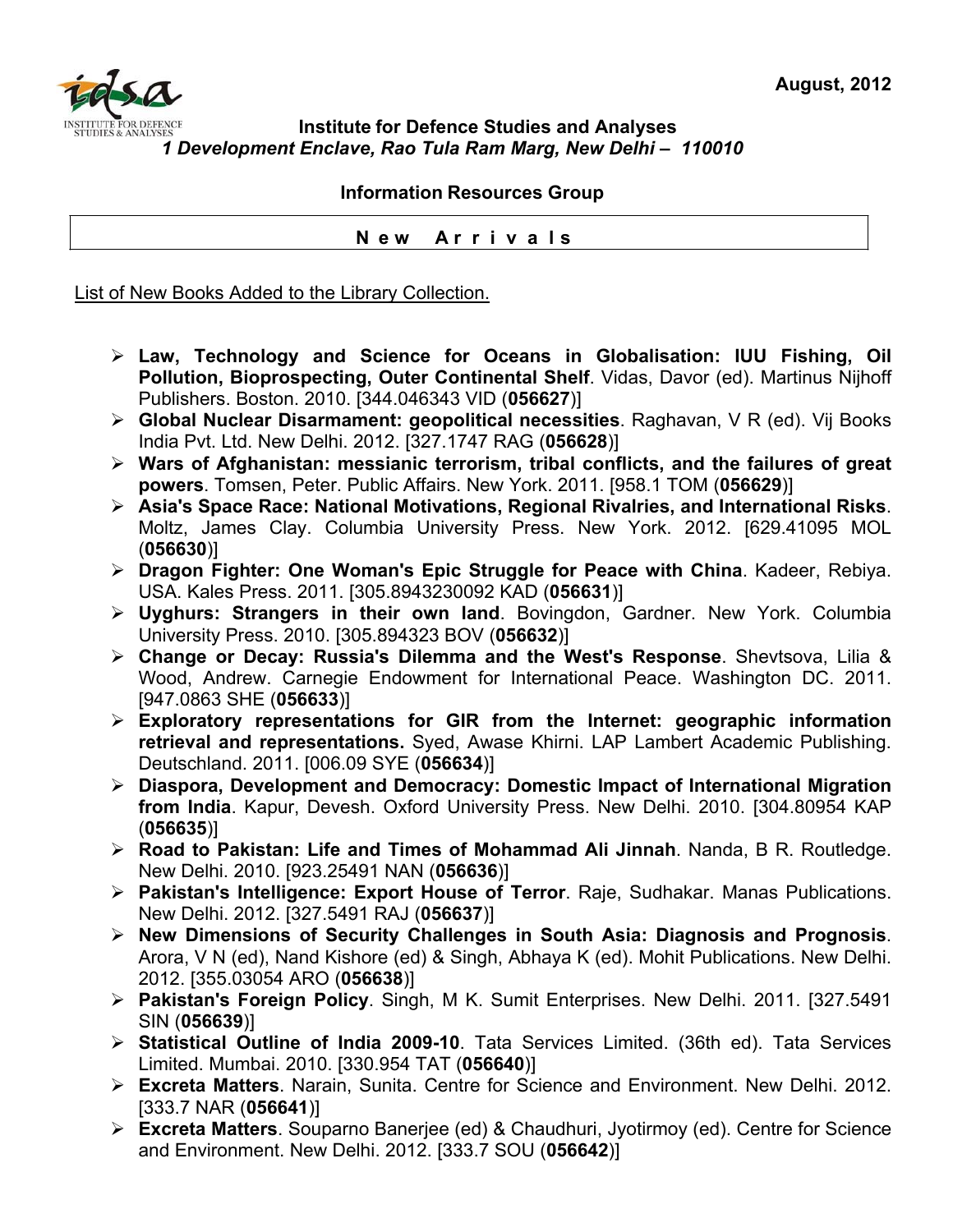- ¾ **Nuclear non-proliferation treaty and India**. Nayan, Rajiv (ed). Routledge. Oxon. 2012. [355.54 NAY (**056643**)]
- ¾ **Kautilya's Arthasastra**. Shamasastry, R (tr). Low Price Publications. Delhi. 2012. [320.5 SHA (**056644**)]
- ¾ **Kautilya: or exposition of his social ideal and political theory**. Bandyopadhyaya, Narayan Chandra. Low Price Publications. Delhi. 2005. [320.5 BAN (**056645**)]
- ¾ **Kautilya**. Gajrani, Shiv (ed) & Ram, S (ed). Commonwealth Publishers Pvt. Ltd. New Delhi. 2011. [320.5 GAJ (**056646**)]
- ¾ **Studies in Kautilya**. Rao, M V Krishna. (3rd rev. ed). Munshiram Manoharlal Publishers Pvt. Ltd. Delhi. 1979. [320.5 RAO (**056647**)]
- ¾ **Kautilya Arthasastra: collection of articles from the Indian historical quarterly, Indian Antiquary, Indian Culture**. Mittal, P (comp) & Dua, Geeta (comp). Originals. Delhi. 2010. [320.5 MIT (**056648**)]
- ¾ **Kautilya Arthasastra: collection of articles from the Indian historical quarterly, Indian antiquary, Indian Culture**. Mittal, P (comp) & Dua, Geeta (comp). Originals. Delhi. 2010. [320.5 MIT (**056649**)]
- ¾ **Kautiliya Arthasastra**. Kangle, R P. Motilal Banarsidas Publishers. Delhi. 2010. [181.44 KAN (**056650**)]
- ¾ **Kautiliya Arthasastra**. Kangle, R P. Motilal Banarsidas Publishers. Delhi. 2010. [181.44 KAN (**056651**)]
- ¾ **Kautiliya Arthasastra**. Kangle, R P. Motilal Banarsidas Publishers. Delhi. 2010. [181.44 KAN (**056652**)]
- ¾ **Arthasastra of Kautalya**. Sastri, T Ganapati (ed). (2nd ed). New Bhartiya Book Corporation. Delhi. 2012. [181.44 SAS (**056653**)]
- ¾ **Arthasastra of Kautalya**. Sastri, T Ganapati (ed). (2nd ed). New Bhartiya Book Corporation. Delhi. 2012. [181.44 SAS (**056654**)]
- ¾ **Arthasastra of Kautalya**. Sastri, T Ganapati (ed). (2nd ed). New Bhartiya Book Corporation. Delhi. 2012. [181.44 SAS (**056655**)]
- ¾ **Kautilya: Arthashastra**. Rangarajan, L N (ed). Penguin Books. India. 1992. [320.5 RAN (**056656**)]
- ¾ **Kautilya's Arthashastra: way of financial management and economic governance**. Kautilya's Arthashastra. Jaico Publishing House. Mumbai. 2012. [320.5 KAU (**056657**)]
- ¾ **Panchatantra**. Ryder, Arthur W (tr). Jaico Publishing House. Mumbai. 2011. [398.20954 RYD (**056658**)]
- ¾ **Corporate Chanakya: successful management the chanakya way**. Pillai, Radhakrishnan. Jaico Publishing House. Mumbai. 2012. [320.5 PIL (**056659**)]
- ¾ **Comprehensive History of India**. Sastri, K A Nilakanta (ed). People's Publishing House. New Delhi. 1987. [954 SAS (0**56660**)]
- ¾ **Atlas of Ancient Indian History**. Habib, Irfan & Habib, Faiz. Oxford University Press. New Delhi. 2012. [912.34 HAB (**056661**)]
- ¾ **Ashoka.** Allen, Charles. Little, Brown. London. 2012. [954.0145 ALL (**056662**)]
- ¾ **Nuclear Crises in Japan: Lessons for India**. Sikka, Pawan. Uppal Publishing House. New Delhi. 2012. [363.349 SIK (**056663**)]
- ¾ **India, Mujibur Rahman, Bangladesh Liberation and Pakistan: Political Treatise**. Banerjee, Sashanka S. Aparajita Sahitya Bhaban. Bangladesh. 2011. [341.0265 BAN (**056664**)]
- ¾ **Iran's Nuclear Imbroglio at the Crossroads: Policy options for India**. Rajiv, S Samuel C. Institute for Defence Studies and Analyses. New Delhi. 2012. [327.55054 RAJ (**056665**)]